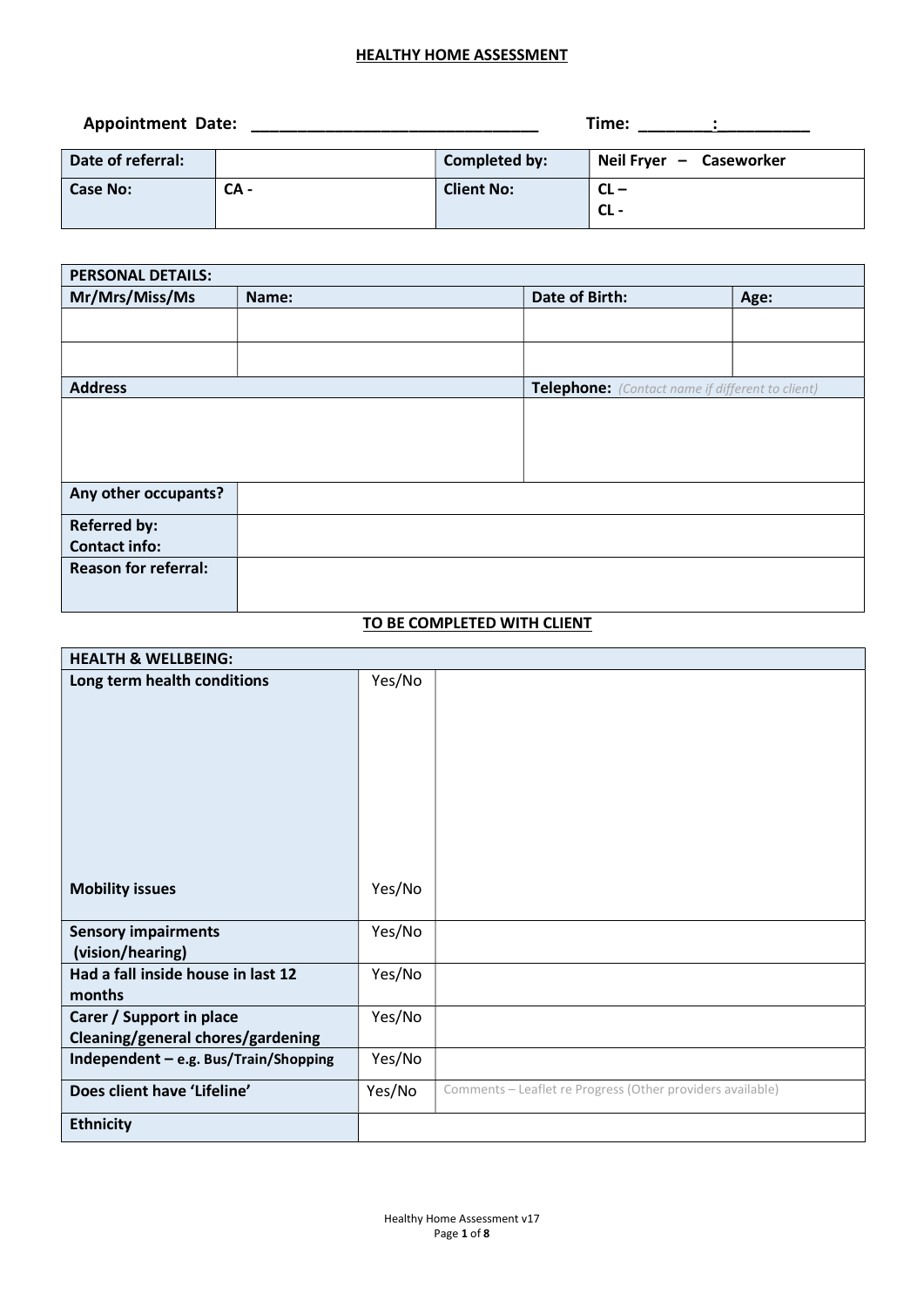| <b>BENEFITS &amp; PENSIONS</b>      |                                               |  |  |
|-------------------------------------|-----------------------------------------------|--|--|
| <b>Attendance Allowance</b>         | <b>PIP</b>                                    |  |  |
| <b>State Pension</b>                | Disability Living Allowance (Care / Mobility) |  |  |
| <b>Pension Credit</b>               | <b>Council Tax Benefit</b>                    |  |  |
| <b>Private Pension</b>              | <b>Employment Support Allowance</b>           |  |  |
| <b>Other</b>                        | <b>None</b>                                   |  |  |
| <b>OTHER COMMENTS/OBSERVATIONS:</b> |                                               |  |  |
|                                     |                                               |  |  |
|                                     |                                               |  |  |
|                                     |                                               |  |  |
|                                     |                                               |  |  |

| <b>PROPERTY DETAILS:</b> |                    |                   |              |                     |                                     |      |       |       |
|--------------------------|--------------------|-------------------|--------------|---------------------|-------------------------------------|------|-------|-------|
| <b>Type</b>              | Detached           | Semi              | Terrace      | House               | Bungalow                            | Flat | Other |       |
| <b>Tenure</b>            | Owner/<br>Occupier | Private<br>Tenant | LA<br>Tenant | Shared<br>Ownership | <b>Housing Association</b><br>Name: |      |       | Other |

| <b>HOME SECURITY</b>                         |        |     |  |
|----------------------------------------------|--------|-----|--|
| Is a Key Safe available?                     | Yes/No | £60 |  |
| General - 5-lever locks / UPVC multi         |        |     |  |
| Locking system/ additional security?         |        |     |  |
| <b>Chain / spyhole</b> Approx. £3-£4 & £4-£5 |        |     |  |
| <b>OTHER COMMENTS/OBSERVATIONS:</b>          |        |     |  |
|                                              |        |     |  |
|                                              |        |     |  |
|                                              |        |     |  |
|                                              |        |     |  |
|                                              |        |     |  |

| <b>FIRE SAFETY</b>                                                                     |        |                  |  |  |  |
|----------------------------------------------------------------------------------------|--------|------------------|--|--|--|
| Are smoke alarms working in property?<br>How old / Correct locations / Recently Tested | Yes/No | Approx. £12 each |  |  |  |
| Is there a carbon monoxide monitor?                                                    | Yes/No | Approx. £20 each |  |  |  |
| Do fire and heaters appear to be in<br>good working order and safely used?             | Yes/No |                  |  |  |  |
| Any overloaded electrical sockets?<br><b>Block Adaptors / Extension Leads</b>          | Yes/No |                  |  |  |  |
| <b>OTHER COMMENTS/OBSERVATIONS:</b>                                                    |        |                  |  |  |  |
| <b>Refer to Lancs Fire &amp; Rescue</b>                                                |        |                  |  |  |  |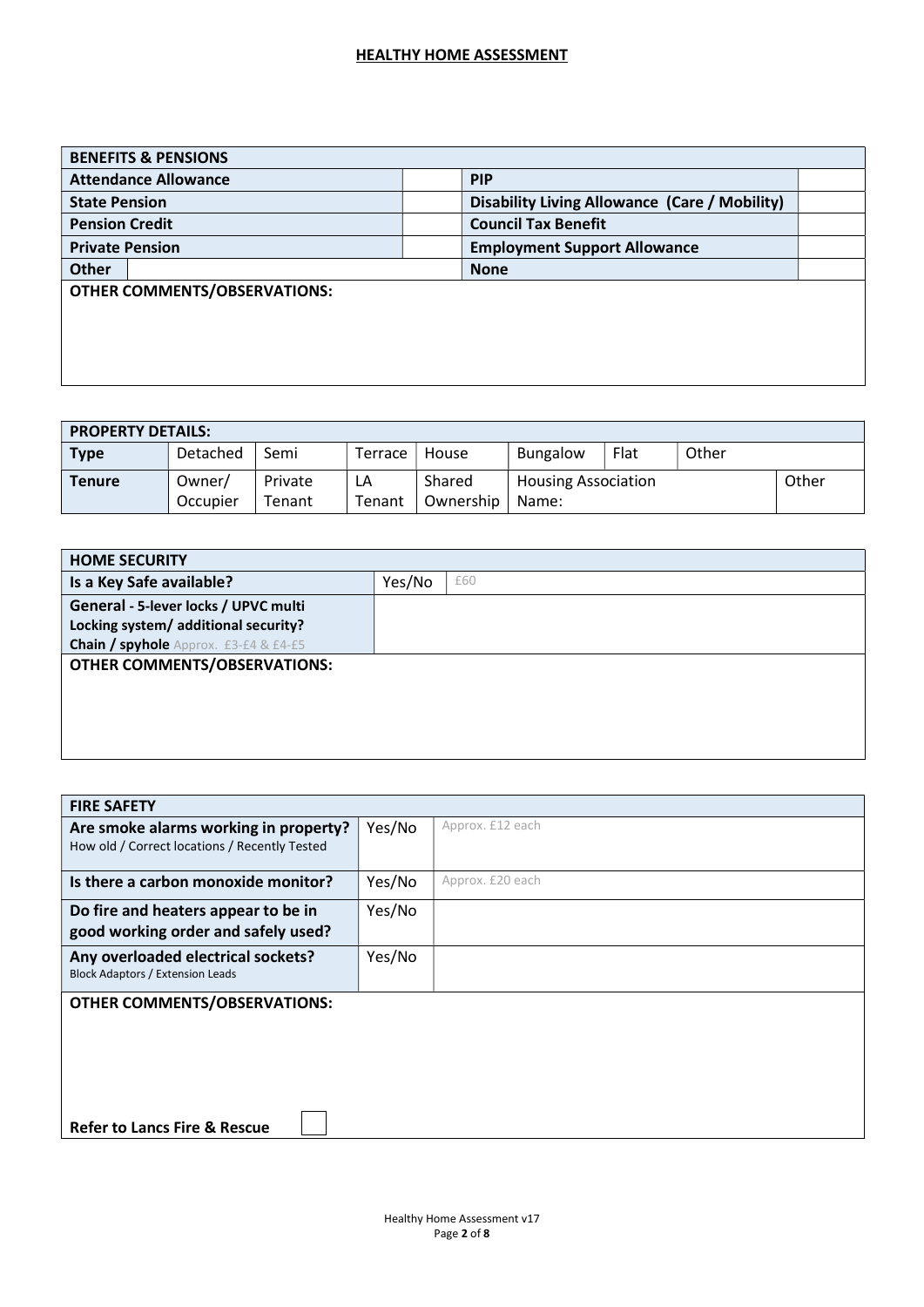| <b>STAYING WARM</b>                             |        |                                                  |
|-------------------------------------------------|--------|--------------------------------------------------|
| Does home have working central heating?         | Yes/No |                                                  |
| If no, describe heating arrangements            |        |                                                  |
| Has central heating been serviced last 2 years? | Yes/No |                                                  |
| Does the client use programmes controls?        | Yes/No | demonstrate how to use them if required/possible |
| Is the property insulated (Loft &/or Cavity)?   | Yes/No |                                                  |
| Does the client experience draughts             |        |                                                  |
|                                                 |        |                                                  |
| <b>OTHER COMMENTS/OBSERVATIONS:</b>             |        |                                                  |
|                                                 |        |                                                  |
|                                                 |        |                                                  |
|                                                 |        |                                                  |
|                                                 |        |                                                  |
|                                                 |        |                                                  |
|                                                 |        |                                                  |
|                                                 |        |                                                  |
|                                                 |        |                                                  |
| <b>Refer for CHiL (info provided)</b>           |        |                                                  |

| Are there any areas | Yes/No |  |
|---------------------|--------|--|
| the client has      |        |  |
|                     |        |  |
| particular concern  |        |  |
| with in the home?   |        |  |
|                     |        |  |
|                     |        |  |
|                     |        |  |
|                     |        |  |
|                     |        |  |
|                     |        |  |
|                     |        |  |
|                     |        |  |
|                     |        |  |
|                     |        |  |
|                     |        |  |
|                     |        |  |
|                     |        |  |
|                     |        |  |
|                     |        |  |
|                     |        |  |
|                     |        |  |
|                     |        |  |
|                     |        |  |
|                     |        |  |
|                     |        |  |
|                     |        |  |
|                     |        |  |
|                     |        |  |
|                     |        |  |
|                     |        |  |
|                     |        |  |
|                     |        |  |
|                     |        |  |
|                     |        |  |
|                     |        |  |
|                     |        |  |
|                     |        |  |
|                     |        |  |
|                     |        |  |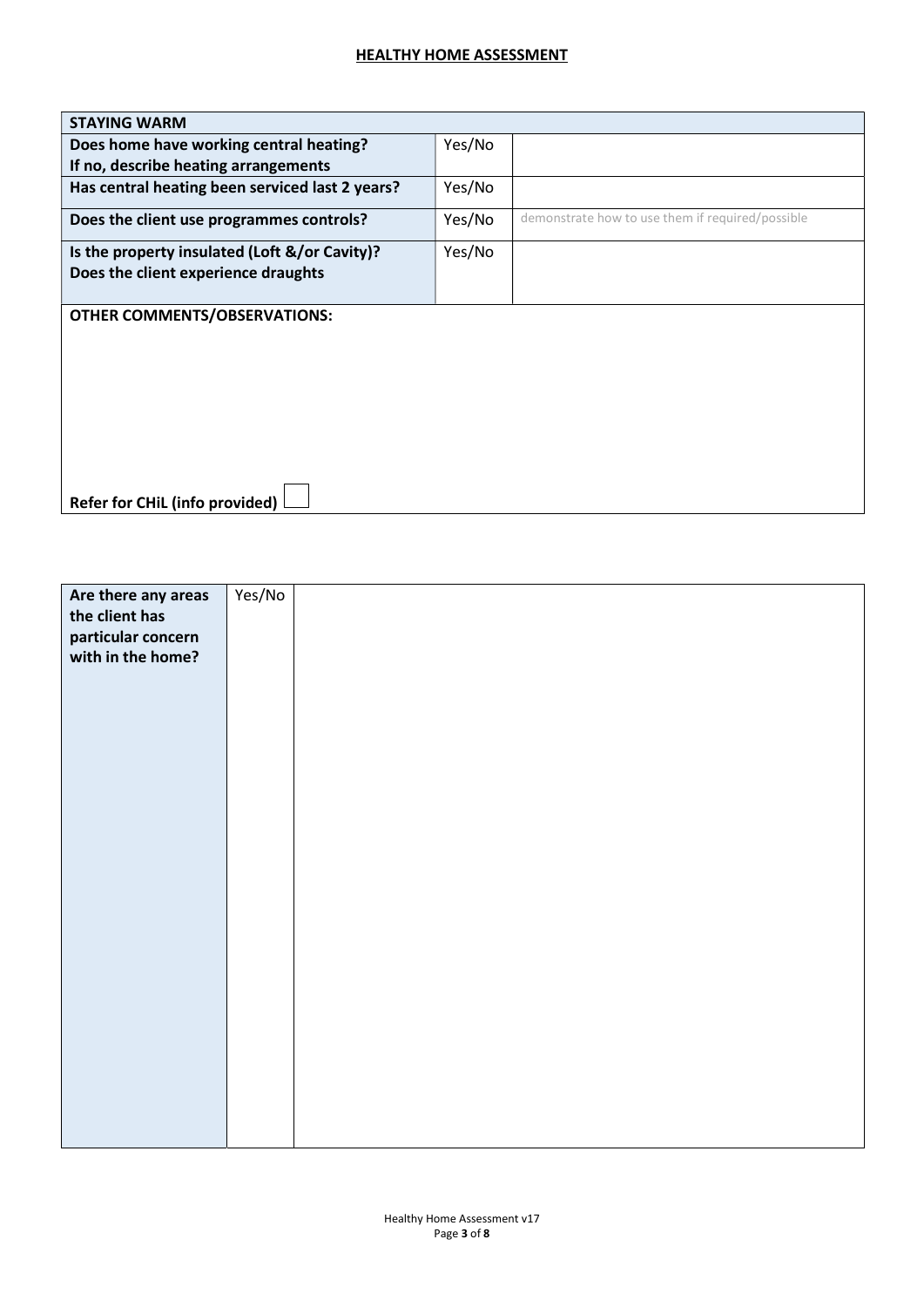| <b>GENERAL SAFETY INSIDE THE HOME</b>                                                                                                        |        |                                                               |  |  |  |
|----------------------------------------------------------------------------------------------------------------------------------------------|--------|---------------------------------------------------------------|--|--|--|
| <b>Bathroom</b><br>Kitchen / Living room(s)<br>$\prime$                                                                                      |        | Bedroom(s)                                                    |  |  |  |
| Would any area benefit from                                                                                                                  | Yes/No |                                                               |  |  |  |
| grab rails or other aids?                                                                                                                    |        |                                                               |  |  |  |
| <b>Bathing/showering</b><br><b>Using Toilet</b><br>Getting in/out of bed<br><b>Chair raisers</b><br><b>Perching Stools</b><br><b>Trolley</b> |        |                                                               |  |  |  |
| <b>Additional handrail (s)</b><br>required on stairs?                                                                                        | Yes/No | £80 approx. if private can be available at no cost on LCC A&A |  |  |  |
| Improvements required to:-<br><b>Lighting</b><br><b>Flooring</b><br><b>Obstacles/trip hazards</b><br>/trailing wires                         | Yes/No |                                                               |  |  |  |
| Does property appear to be in<br>good structural condition?                                                                                  | Yes/No |                                                               |  |  |  |
| Any Evidence of mould or<br>damp?                                                                                                            | Yes/No |                                                               |  |  |  |
| <b>OTHER COMMENTS/OBSERVATIONS:</b>                                                                                                          |        |                                                               |  |  |  |
| <b>Refer to Falls Team/OT</b>                                                                                                                |        |                                                               |  |  |  |

| Are there any                                                                                                                                                                                                                   | Yes/No | Note equipment/adaptations |
|---------------------------------------------------------------------------------------------------------------------------------------------------------------------------------------------------------------------------------|--------|----------------------------|
| existing adaptations                                                                                                                                                                                                            |        |                            |
| or equipment in                                                                                                                                                                                                                 |        |                            |
| place?                                                                                                                                                                                                                          |        |                            |
| e.g.<br>Zimmer/Rollator<br><b>Grab Rails</b><br><b>Toilet Frame/Raiser</b><br><b>Perching Stool</b><br><b>Bed Lever</b><br><b>Outdoor Rail</b><br>2 <sup>nd</sup> Stair Rail<br><b>Chair Risers</b><br>Shower Stool/seat<br>etc |        |                            |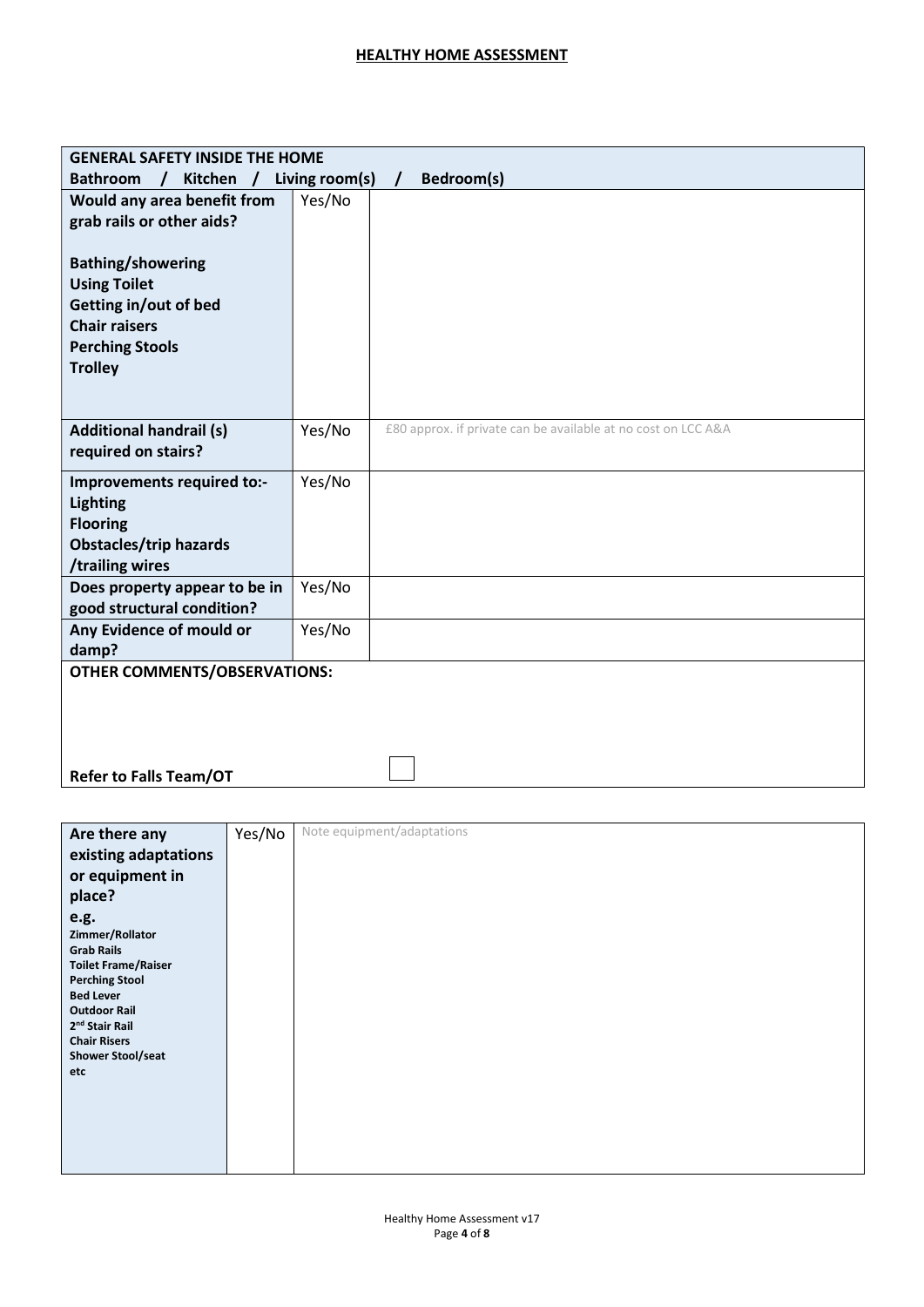| <b>ENERAL SAFETY OUTSIDE THE HOME:</b>                     |        |                                        |  |  |  |
|------------------------------------------------------------|--------|----------------------------------------|--|--|--|
| <b>Assisted Bins Service required?</b>                     | Yes/No |                                        |  |  |  |
| Improvements required for safe access<br>into property?    | Yes/No | Grab rails / handrails / steps / ramps |  |  |  |
| Improvements required for safety of<br>paths and surfaces? | Yes/No |                                        |  |  |  |
| Improvements required to exterior<br>lighting?             | Yes/No |                                        |  |  |  |
| <b>OTHER COMMENTS/OBSERVATIONS:</b>                        |        |                                        |  |  |  |

| <b>REFERRALS</b><br>(let the client know if you think they could benefit from any of the following referrals) |  |                      |                                                                                 |  |  |  |  |
|---------------------------------------------------------------------------------------------------------------|--|----------------------|---------------------------------------------------------------------------------|--|--|--|--|
| <b>Falls Team</b>                                                                                             |  | Lancashire<br>Carers | LCC Social Services (OT)<br>Age UK/Age Concern<br>0300 123 6720                 |  |  |  |  |
| <b>LFRS</b><br>0800 169 1125                                                                                  |  | Citizens Advice      | Local Council<br>Assisted technology Provider<br>Progress Lifeline 01772 678910 |  |  |  |  |
| <b>CHIL</b>                                                                                                   |  | Safe Trader          | <b>Housing Association</b><br>Mobility Aids & Equipment                         |  |  |  |  |
|                                                                                                               |  |                      |                                                                                 |  |  |  |  |
| Other                                                                                                         |  |                      |                                                                                 |  |  |  |  |
| Client provided information to enable them to self-refer                                                      |  |                      |                                                                                 |  |  |  |  |

| <b>CLIENT CONSENT:</b>                                                                                                                                                                                                                |       |      |
|---------------------------------------------------------------------------------------------------------------------------------------------------------------------------------------------------------------------------------------|-------|------|
| I confirm the above information and give my consent to Preston Care & Repair to record my details and where<br>applicable and only as agreed share with other agencies as discussed in order for me to access services and<br>advice: |       |      |
| Signed (Client):                                                                                                                                                                                                                      | Date: | 2021 |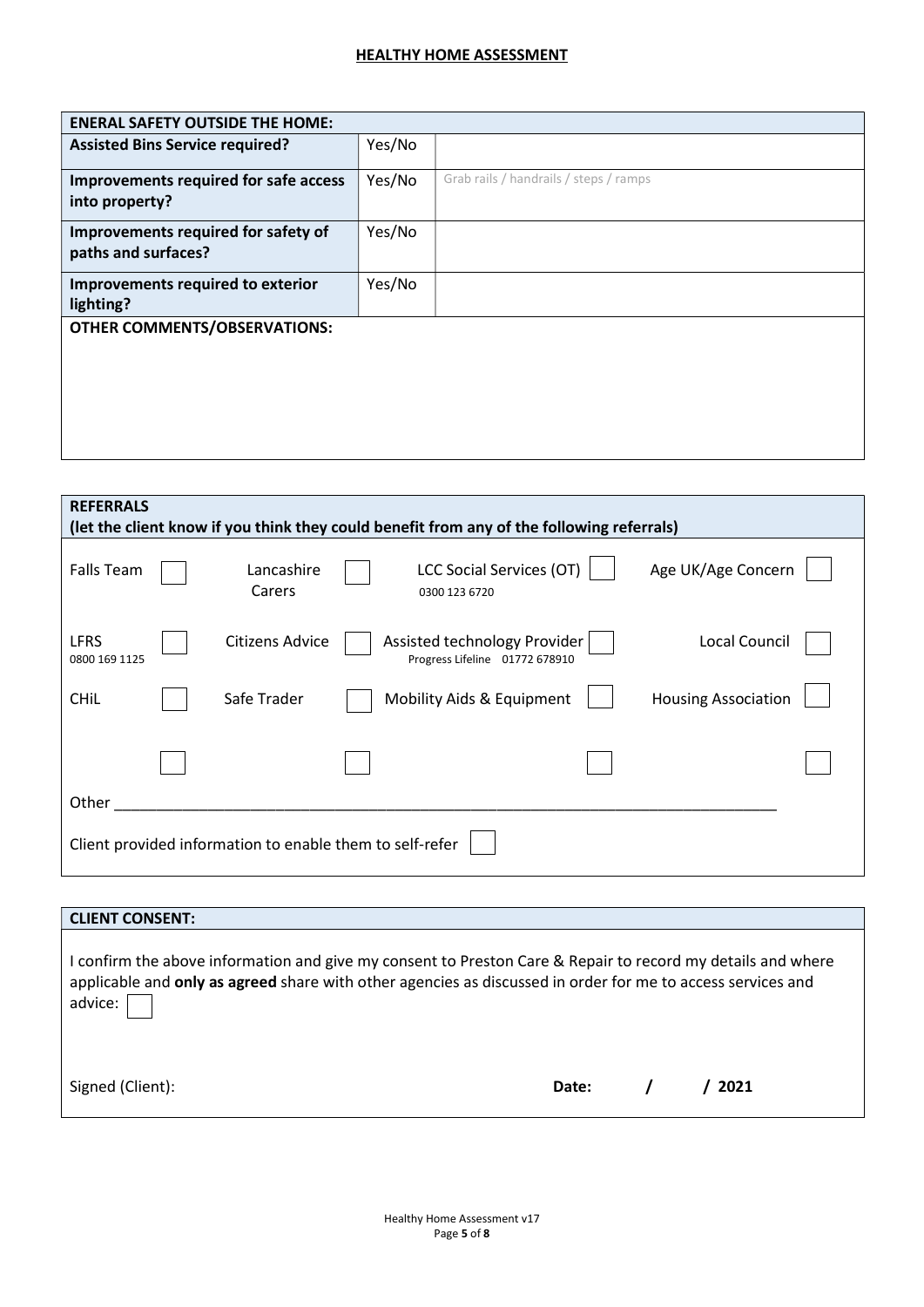| <b>FURTHER HOME IMPROVEMENT AGENCY ACTIONS:</b> |        |  |  |
|-------------------------------------------------|--------|--|--|
| Handyperson visit required?                     | Yes/No |  |  |
| <b>Referral required to Technical Service?</b>  | Yes/No |  |  |
| <b>Further Caseworker Assistance?</b>           | Yes/No |  |  |

Details: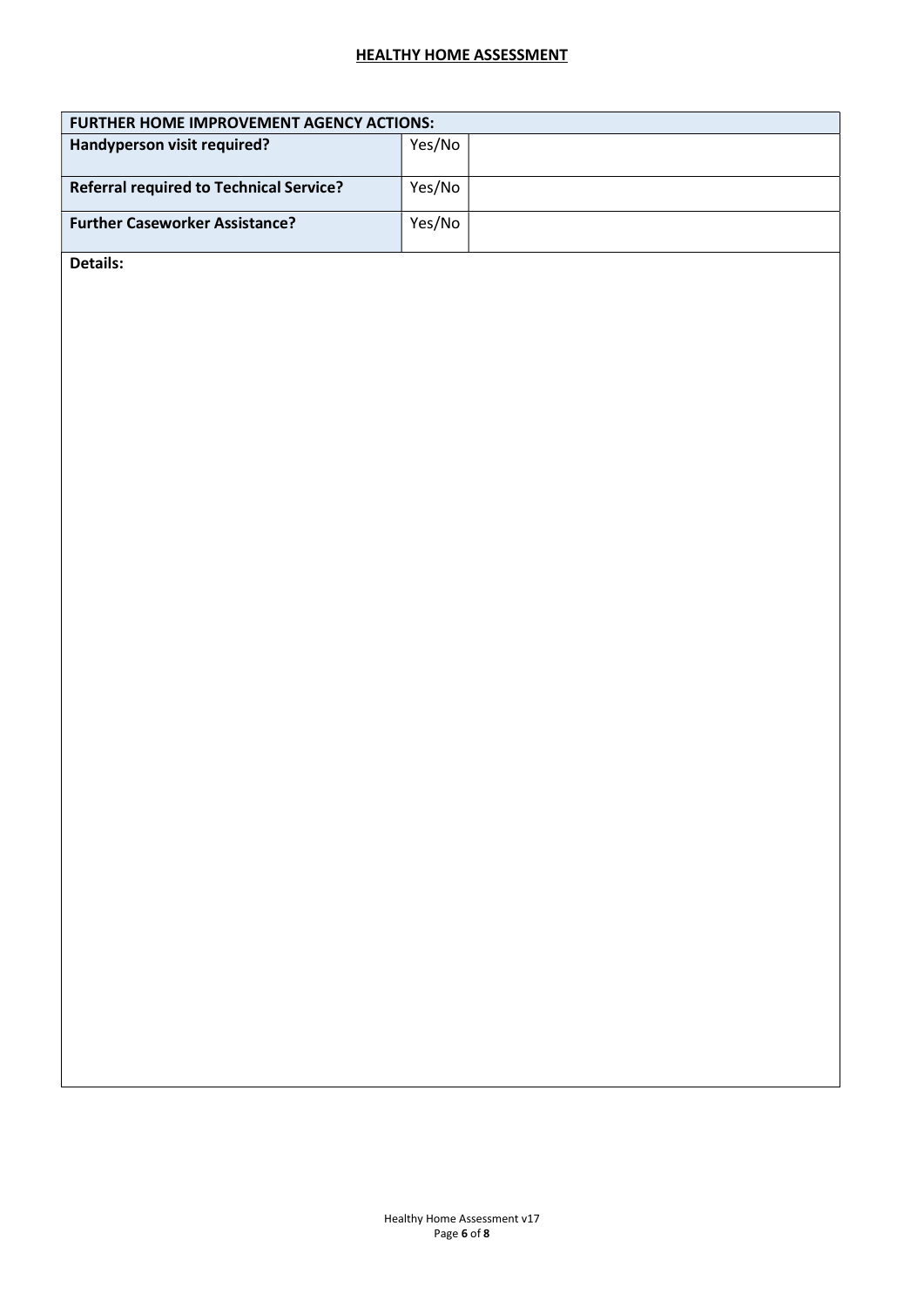#### Risk Assessment

#### Client Name & Address:

| <b>Hazard</b>                                                                         | <b>Risk Rating</b>                                                                                                       |     |             | <b>Control Measures</b>                                                                                                           | Who is at Risk                   |  |
|---------------------------------------------------------------------------------------|--------------------------------------------------------------------------------------------------------------------------|-----|-------------|-----------------------------------------------------------------------------------------------------------------------------------|----------------------------------|--|
|                                                                                       | Low                                                                                                                      | Med | <b>High</b> |                                                                                                                                   |                                  |  |
| General Environment<br>(Security of<br>technician/caseworker/ Van,<br>equipment etc). |                                                                                                                          |     |             | Ensure Van is secure and if<br>appropriate park so that you can<br>drive away without reversing or<br>turning. Lone Worker Policy | Technician<br>Case Worker        |  |
| Potential for violence, abuse,<br>general safeguarding concerns.                      |                                                                                                                          |     |             | No lone visits,<br>Lone worker policy                                                                                             | Technician<br>Case Worker Client |  |
| Dogs/other animals.                                                                   |                                                                                                                          |     |             | Isolate animal if possible.<br>Consult with owner and assess.                                                                     | Technician<br>Case Worker        |  |
| Cleanliness of environment for<br>working - infections etc                            |                                                                                                                          |     |             | Use gloves and ensure that all<br>equipment and clothing is cleaned<br>after use. Clean cuts immediately.                         | Technician<br>Case Worker        |  |
| Entrance and exit routes clear<br>and able to carry equipment and<br>materials.       |                                                                                                                          |     |             | Assess easiest route and consult<br>owner reference removal of<br>obstacles or clearing of route.                                 | Technician<br>Case Worker        |  |
| Other hazards - Describe:                                                             |                                                                                                                          |     |             |                                                                                                                                   |                                  |  |
| <b>OVERALL RATING</b>                                                                 |                                                                                                                          |     |             |                                                                                                                                   |                                  |  |
| <b>Low Risk</b>                                                                       | No Further action required.                                                                                              |     |             |                                                                                                                                   |                                  |  |
| <b>Medium Risk</b>                                                                    | Ensure that control measures are in place and if necessary review whilst carrying out the<br>job.                        |     |             |                                                                                                                                   |                                  |  |
| <b>High Risk</b>                                                                      | DO NOT proceed until management have been consulted and other control measures<br>have been considered and put in place. |     |             |                                                                                                                                   |                                  |  |
| <b>Other Comments/Concerns</b>                                                        |                                                                                                                          |     |             |                                                                                                                                   |                                  |  |
| Name:                                                                                 | <b>Neil Fryer</b>                                                                                                        |     |             |                                                                                                                                   |                                  |  |
| Signature:                                                                            |                                                                                                                          |     |             | Date:                                                                                                                             | 2021                             |  |